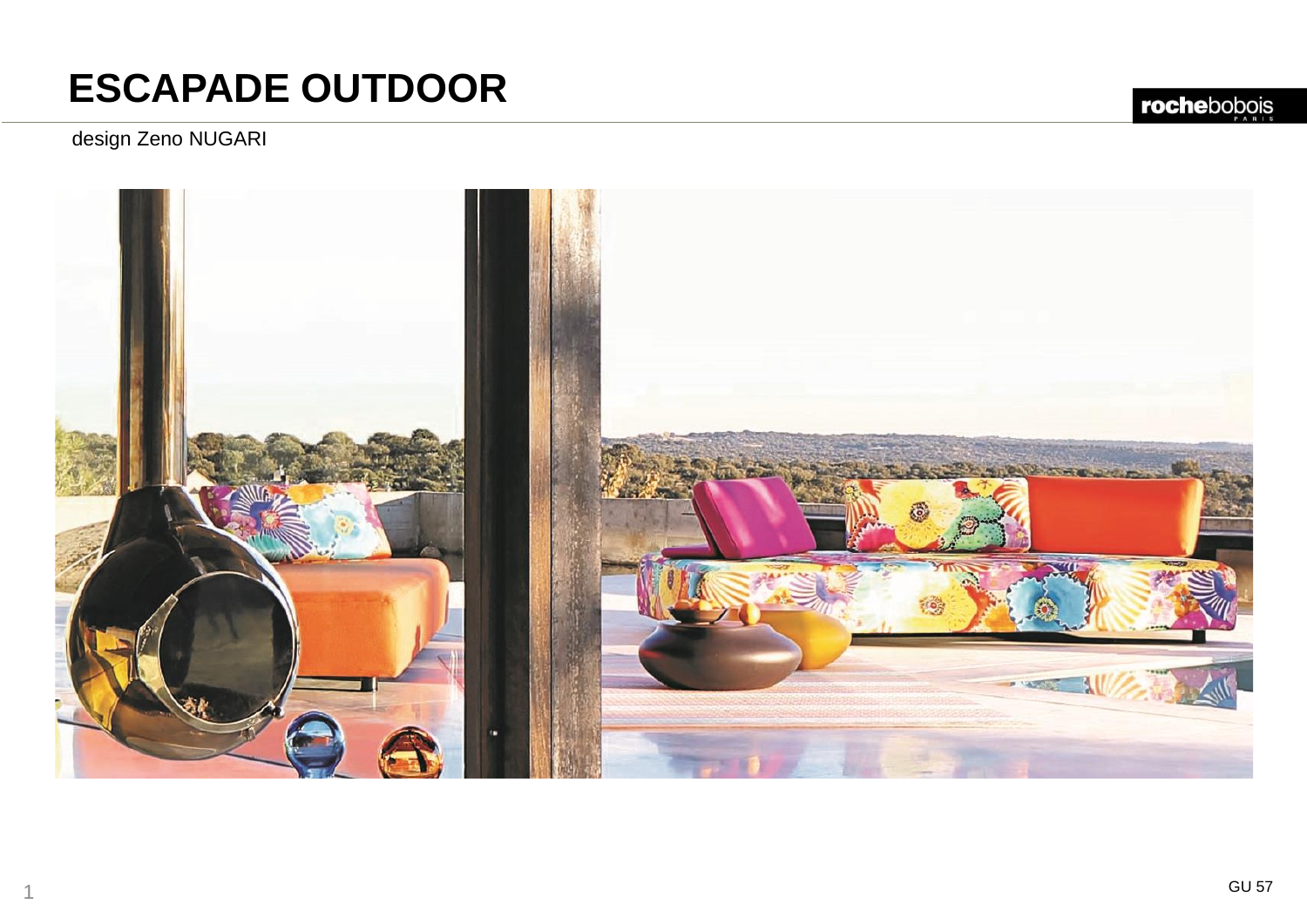design Zeno NUGARI



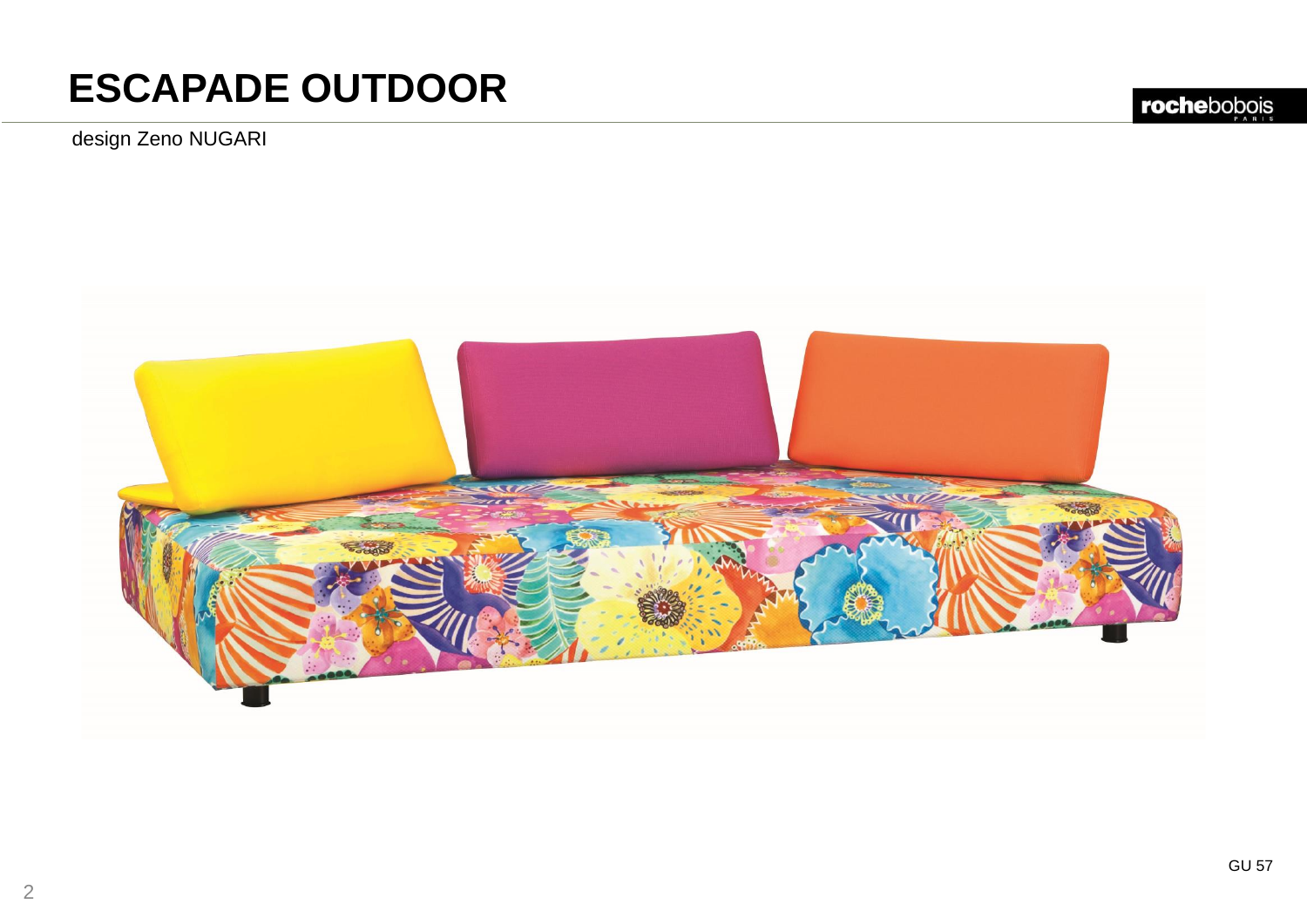#### design Zeno NUGARI





#### **INFORMATIONS TECHNIQUES / TECHNICAL SPECIFICATIONS / FICHA TECNICA :**

| Structure:<br>Suspension:     | Sapin massif<br>Sangles élastiques entrecroisées                                                                                              |
|-------------------------------|-----------------------------------------------------------------------------------------------------------------------------------------------|
| Garnissage assise :           | Mousse HR 35 kg/m <sup>3</sup>                                                                                                                |
| Garnissage dossier :          | Mousse bi-densité HR 30 et 21 kg/m <sup>3</sup> , support dos métal vernis poudre<br>époxy et mousse spéciale outdoor Dryfeel                 |
| Piétement :                   | Plastique avec vis galvanisés. Anti-dérapant                                                                                                  |
| Structure:                    | Solid fir wood                                                                                                                                |
| Suspension:                   | Cross-webbing elastic straps                                                                                                                  |
| Seat cushions:                | HR foam $35 \text{ kg/m}^3$                                                                                                                   |
| Back cushions:                | Bi-density HR foam 30 - 21 kg/m <sup>3</sup> . Back in varnished metal with epoxy<br>powder finish and special outdoor Dryfeel foam           |
| Base:                         | Plastic with galvanized screws, anti-slip                                                                                                     |
| Estructura:                   | Abeto macizo                                                                                                                                  |
| Suspension:                   | Cinchas elásticas entrecruzadas                                                                                                               |
| Interior cojines de asiento:  | Espuma HR 35 kg/m3                                                                                                                            |
| Interior cojines de respaldo: | Espuma bi-densidad HR 30 y 21 kg/m <sup>3</sup> , soporte respaldo en metal Interior<br>barniz polvo époxy y espuma especial exterior Dryfeel |

Plástica con tornillos galvanizados. Anti-deslizante

#### **OBSERVATIONS / OBSERVATIONS / OBSERVACIONES :**

- Fabrication Européenne
- Entièrement déshabillable
- Traité pour utilisation outdoor: structure interne protégée par polyuréthane imperméable, agrafes acier inox, toile de fond nylon
- Modèle uniquement réalisable en tissus hydrofuges (qui ne laissent pas passer l'eau)
- Coussins de dossier librement positionnables sur les éléments
- Manufactured in Europe
- Entirely removable covers
- Treated for outdoor use: internal structure protected by waterproof polyurethane, staples in stainless steel, bottom cover in nylon
- Model only achievable in water-repellent fabrics (which do not let water through)
- Backrests can be positioned freely on the elements
- Fabricación europea
- Totalmente desenfundable
- Modelo solo alcanzable en tejidos hidrófugos (que no dejan pasar el agua)
- Tratado para uso exterior: estructura interna protegida por poliuretano impermeable, grapas acero inox, tela de fondo nylon
- Los cojines de respaldo se pueden poner libremente sobre los elementos

#### **OPTIONS / OPTIONAL / OPCIONES :**

- Eléments disponibles dans 2 Profondeurs : P.118 cm et P.98 cm
- Elements available in 2 Depths: D.118 cm and D.98 cm
- Elementos disponibles en 2 Profundidades: P.118 cm y P.98 cm

Patas: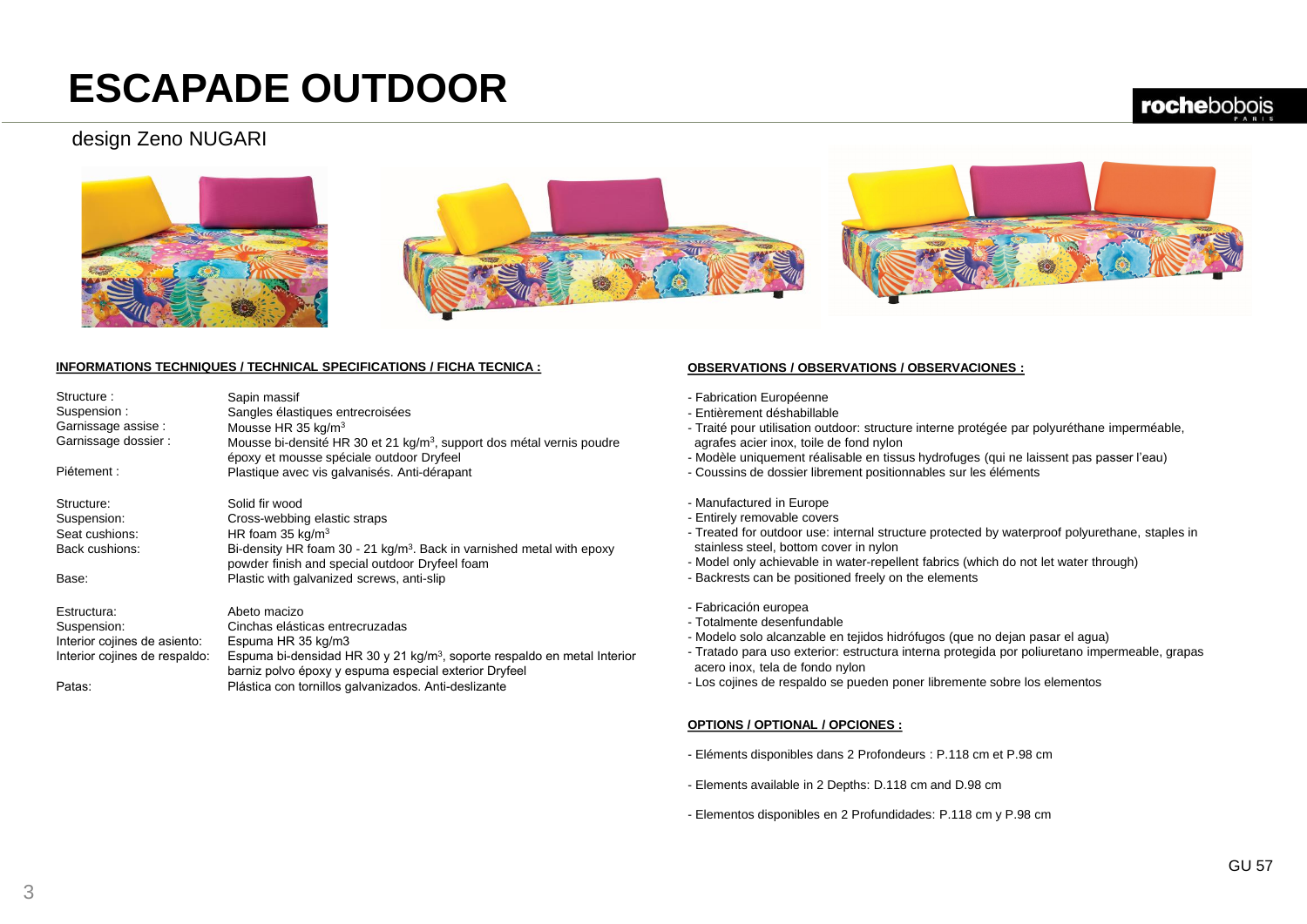### **NOTICE D'UTILISATION DES TISSUS / INFORMATION REGARDING USE OF FABRICS / INFORMACIÓN DEL USO DE LAS TELAS**

#### **1) Sens de coupe des tissus / Direction of the cut / Sentido del corte de las telas:**

Tous les tissus utilisés pour la fabrication du modèle ESCAPADE OUTDOOR sont coupés dans le sens de la longueur des pièces de tissu, comme indiqué cidessous :

All fabrics used on the ESCAPADE OUTDOOR sofa are cut lengthwise, as shown below:

Todas las telas utilizadas para la fabricación del modelo ESCAPADE OUTDOOR se cortan en el sentido largo de las piezas de tela, como indicado más abajo:



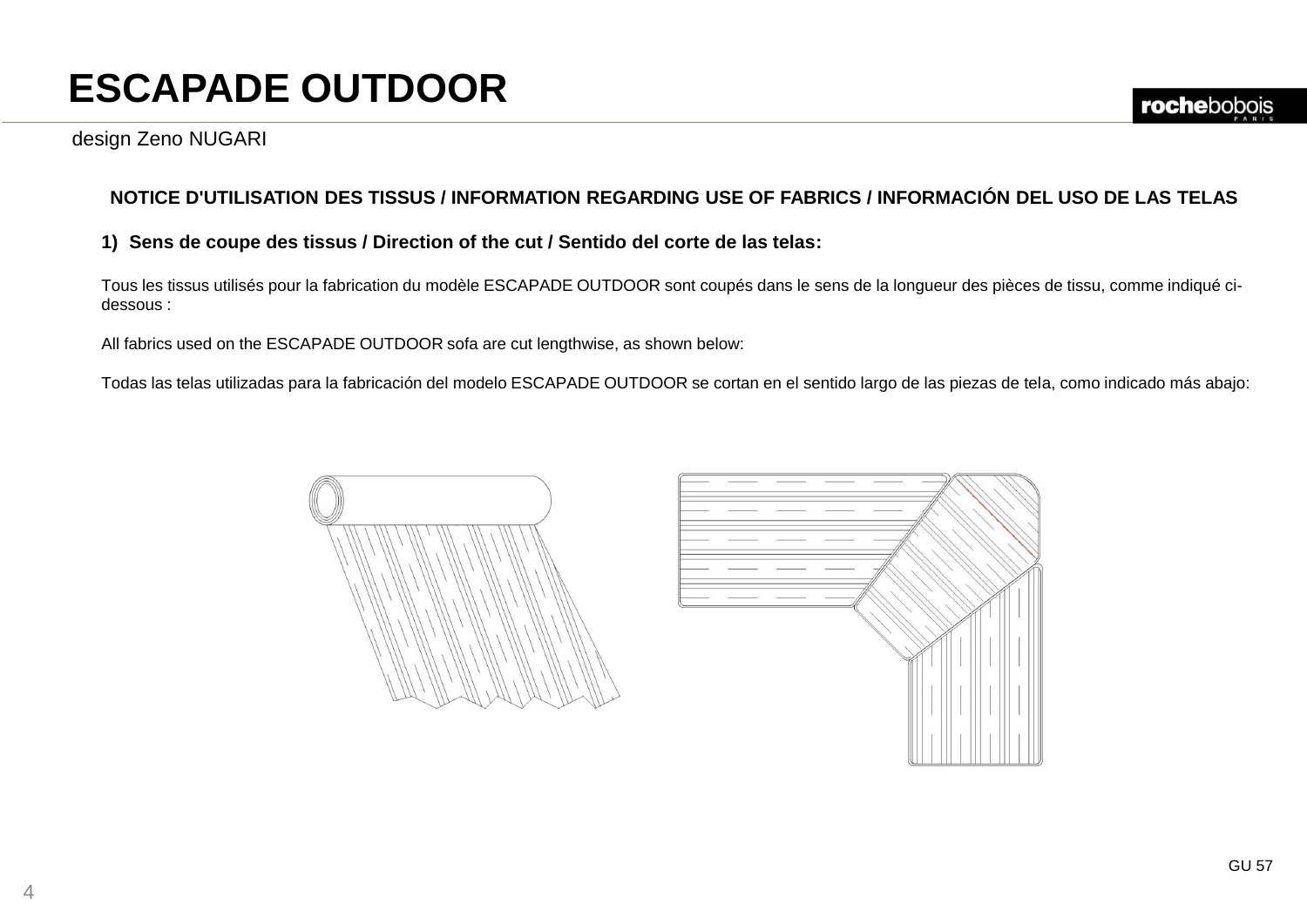### design Zeno NUGARI

### **2) Particularité de l'élément d'angle / Distinctive feature of the corner element / Particularidad del elemento de ángulo:**

La Profondeur de l'élément d'angle étant supérieure à la laize des tissus, il est obligatoire de l'habiller avec 2 morceaux de tissus différents cousus ensemble. Il est impossible de les raccorder entre eux.

The depth of the corner element is superior to the width of the fabrics used. It is therefore necessary to upholster it with two different pieces of fabrics sewed together. It is not possible to have them match.

La profundidad del elemento de ángulo como es superior al ancho de las telas, es obligatorio ponerle 2 trozos de telas diferentes cosidos juntos. Es imposible casarlas entre ellas.



Pour cette raison, nous vous conseillons de toujours utiliser un tissu uni pour l'élément d'angle.

This is the reason why we recommend that you always use a plain fabric for the corner element.

Por esta razón, les aconsejamos que siempre utilicen una tela lisa para el elemento de ángulo.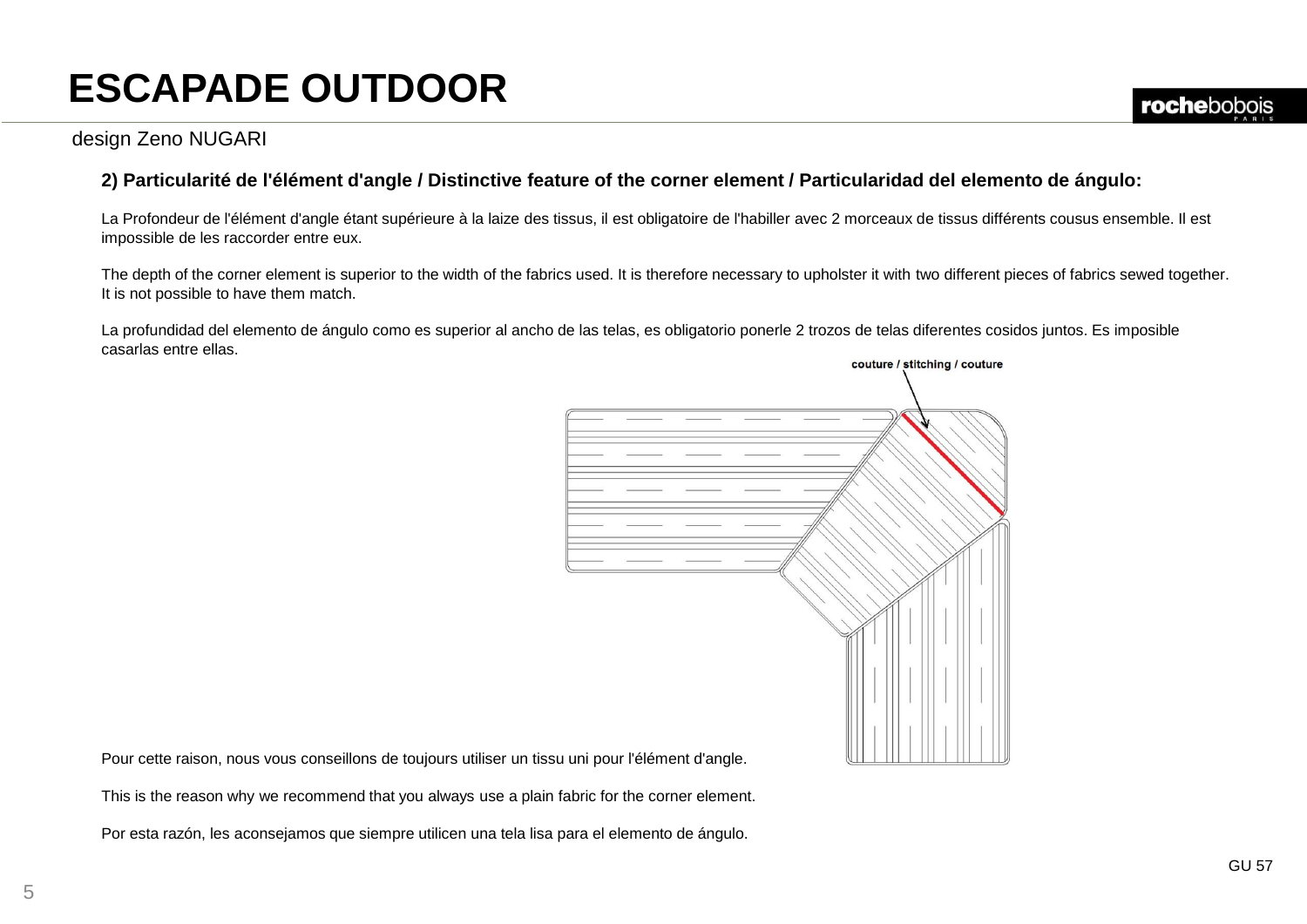### design Zeno NUGARI

Par ailleurs, il est impossible de raccorder les tissus entre les 2 éléments à pans coupés

It is also not possible to match fabrics between the 2 angled cut elements

Por otra parte, es imposible casar las telas entre 2 elementos recortados.



#### **3) Revêtements déconseillés / Recommended materials / Revestimientos desaconsejados:**

L'utilisation de tissus à poils longs n'est pas conseillée. En effet, le frottement de l'antidérapant placé sous le support des coussins de dos pourrait, à la longue, détériorer ces tissus.

The use of fabrics with long pile (such as faux-fur, shaggy materials) is not recommended. These materials will cause friction with the nonskid product used under the support of the back cushions and it may deteriorate them over time.

El uso de tela con pelos largos, no es aconsejable. La fricción del anti-deslizante puesto bajo el soporte de los cojines de respaldo podría, a la larga, deterior estas telas.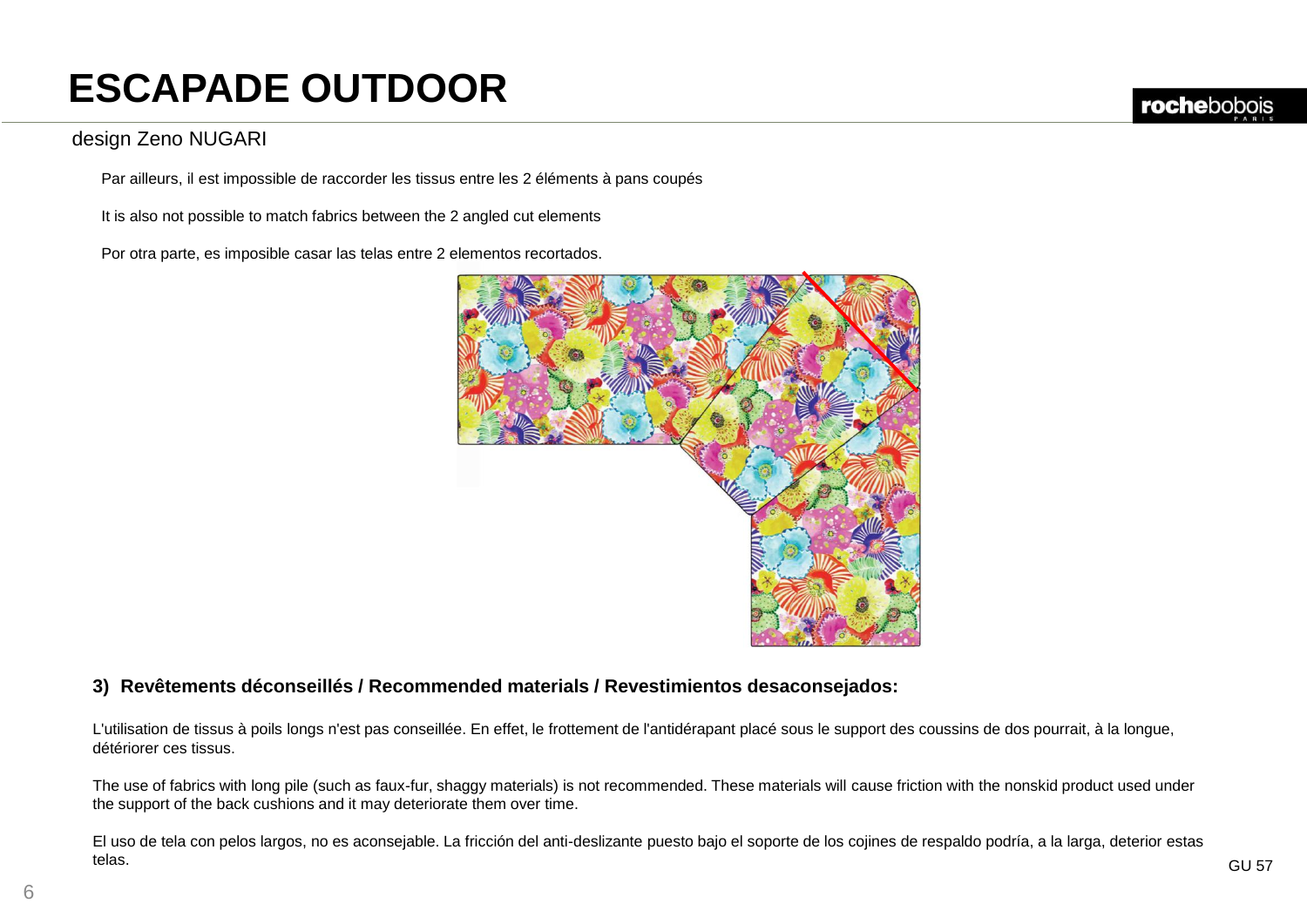### design Zeno NUGARI





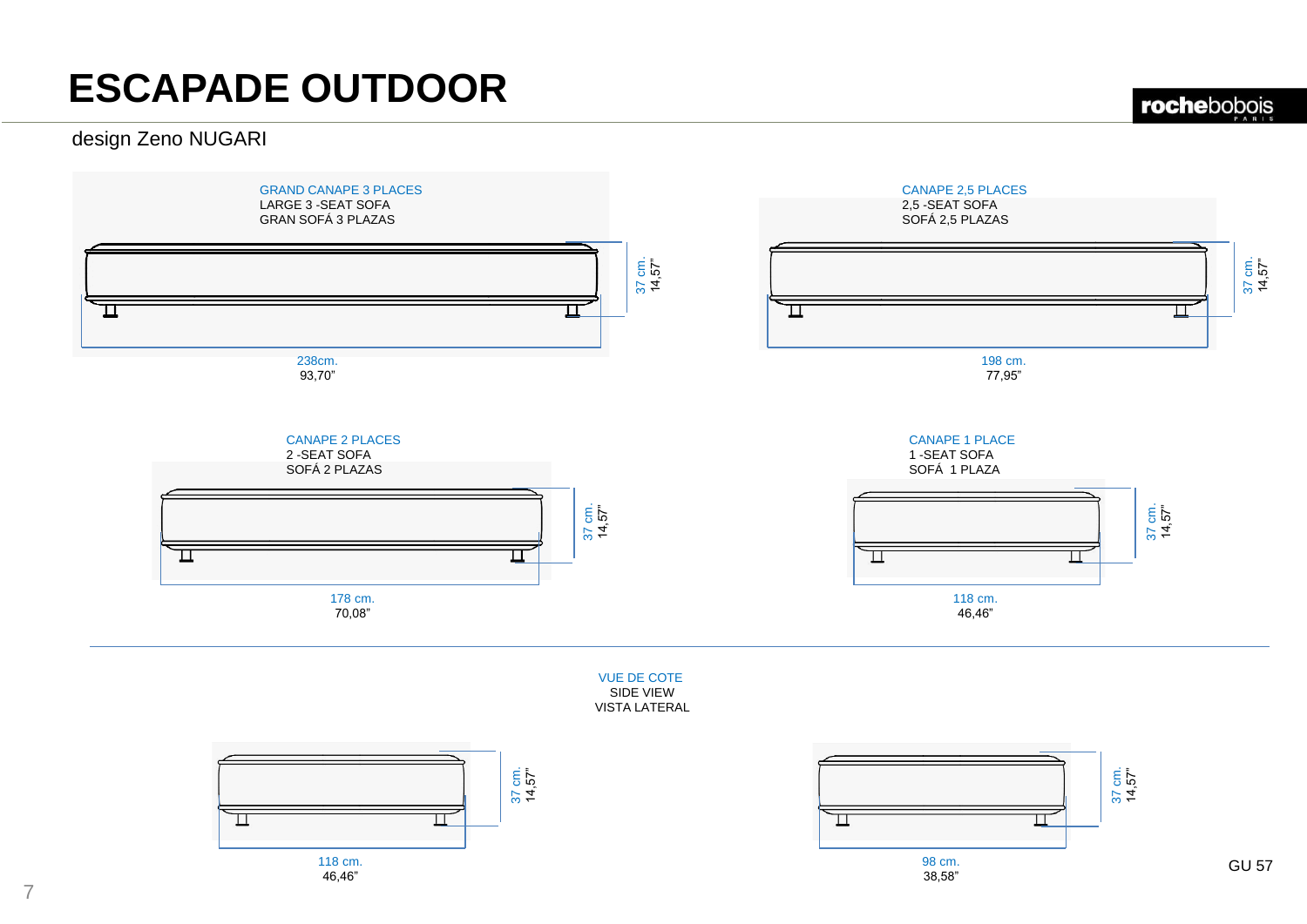### design Zeno NUGARI

rochebobois

18,89" 48 cm.



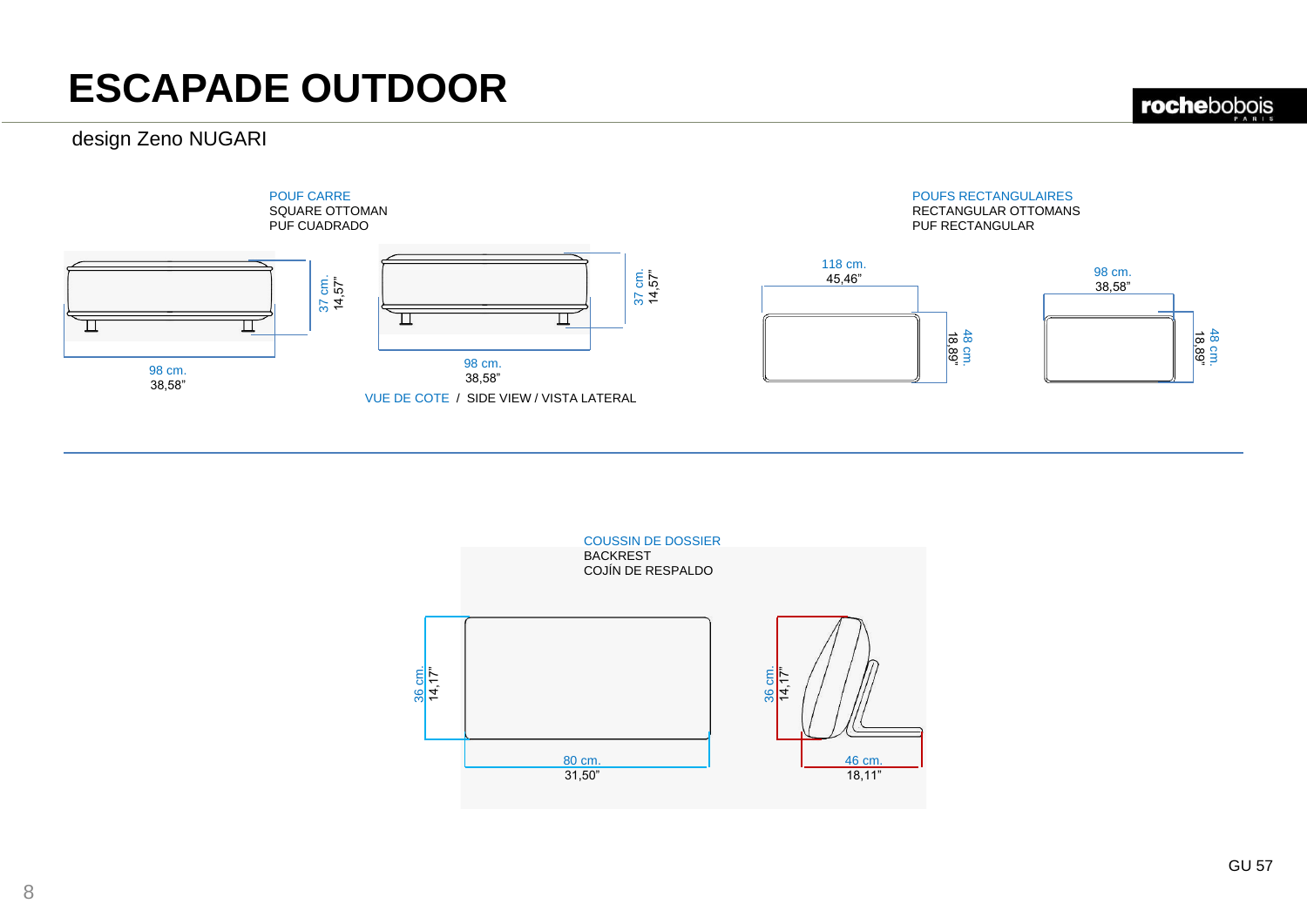### design Zeno NUGARI

#### GRANDE BANQUETTE A PANS COUPES DROITE LARGE SOFA WITH CUT PANELS ON THE RIGHT GRAN BANQUETA RECORTADA A LA DERECHA



#### GRANDE BANQUETTE A PANS COUPES GAUCHE LARGE SOFA WITH CUT PANELS ON THE LEFT GRAN BANQUETA RECORTADA A LA IZQUIERDA



150 cm. 59,05" 222 cm. 88,19" 38,58" 98 cm.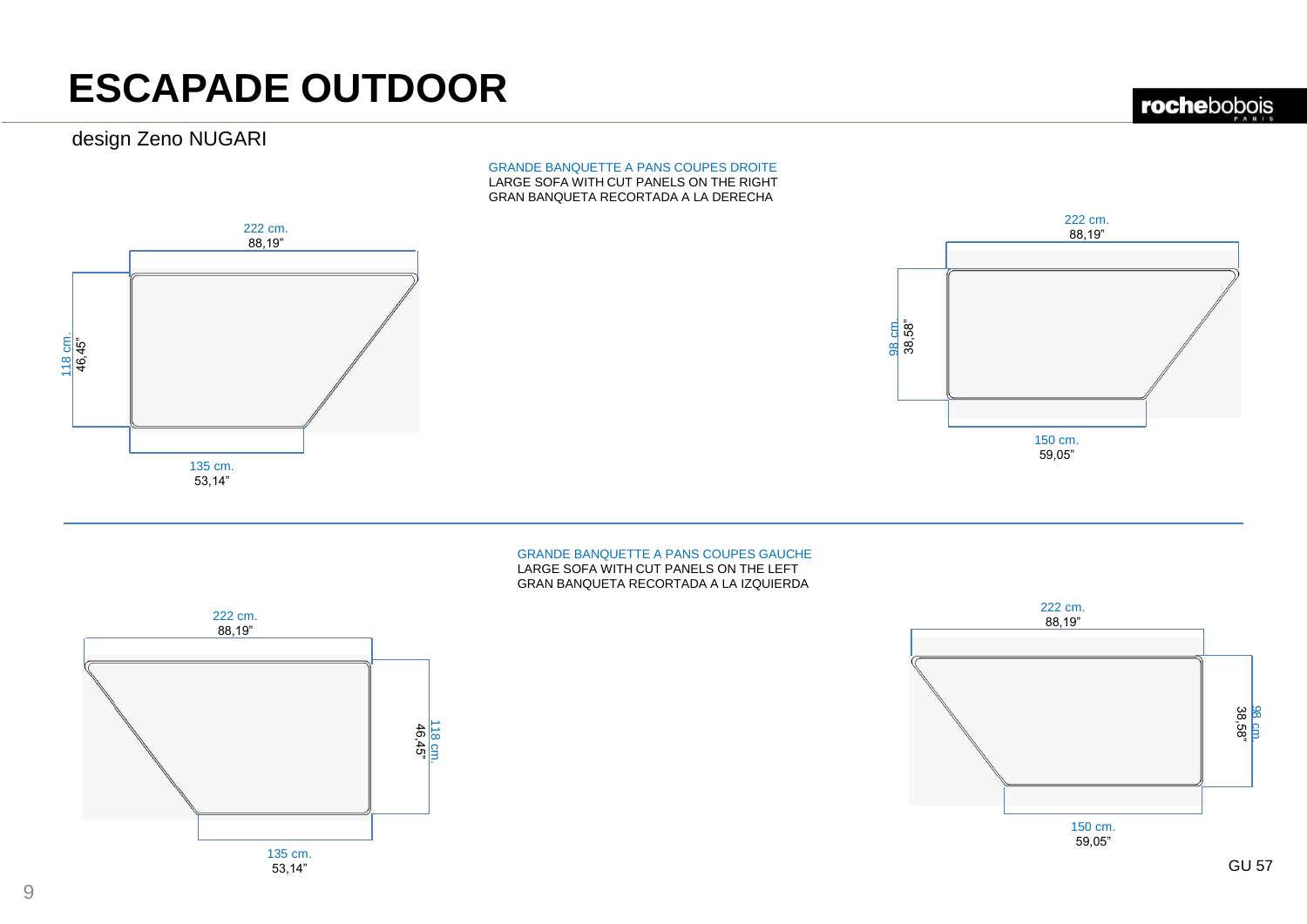### design Zeno NUGARI

#### PETITE BANQUETTE A PANS COUPES DROITE SMALL SOFA WITH CUT PANELS ON THE RIGHT PEQUEÑA BANQUETA RECORTADA A LA DERECHA





#### PETITE BANQUETTE A PANS COUPES GAUCHE SMALL SOFA WITH CUT PANELS ON THE LEFT PEQUEÑA BANQUETA RECORTADA A LA IZQUIERDA